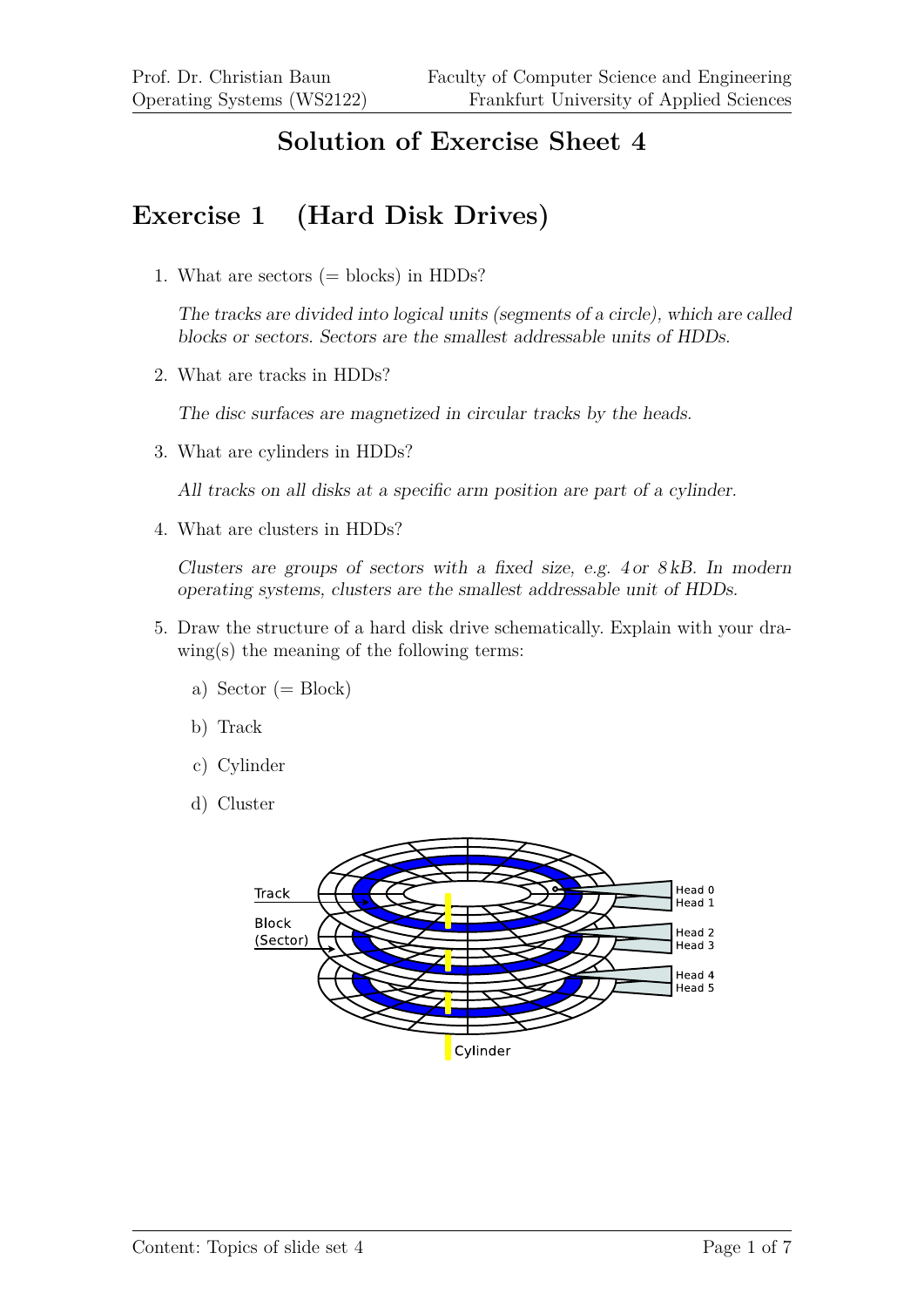

6. Why is it impossible to improve the performance (especially the latency) of HDDs infinitely?

HDDs contain moving parts. Physical boundaries must be accepted.

- 7. Which factors influence the access time of HDDs?
	- Average seek time
	- Average rotational latency time
- 8. Describe the factors of subtask 7.
	- The average seek time is the time that it takes for the arm to reach a desired track.
	- The average rotational latency time is the delay of the rotational speed, until the required disk sector is located under the head. It depends entirely on the rotational speed of the disks.

# **Exercise 2 (Disk Geometry of HDDs)**

An old HDD provides these information:

```
Western Digital WD Caviar 64AA Enheanced IDE Hard Drive
Drive parameters 13328 cyl 15 heads 63 spt 6448.6 MB
S/N: WM653 321 5163 MDL: WD64AA - 00AAA4 DATE: 02 FEB 2000
```
1. Calculate the capacity of one disk of the HDD. (Provide the calculation steps!)

The number of cylinders (CYL) is equal to the number of tracks per disc. The size of the sectors is 512 Byte.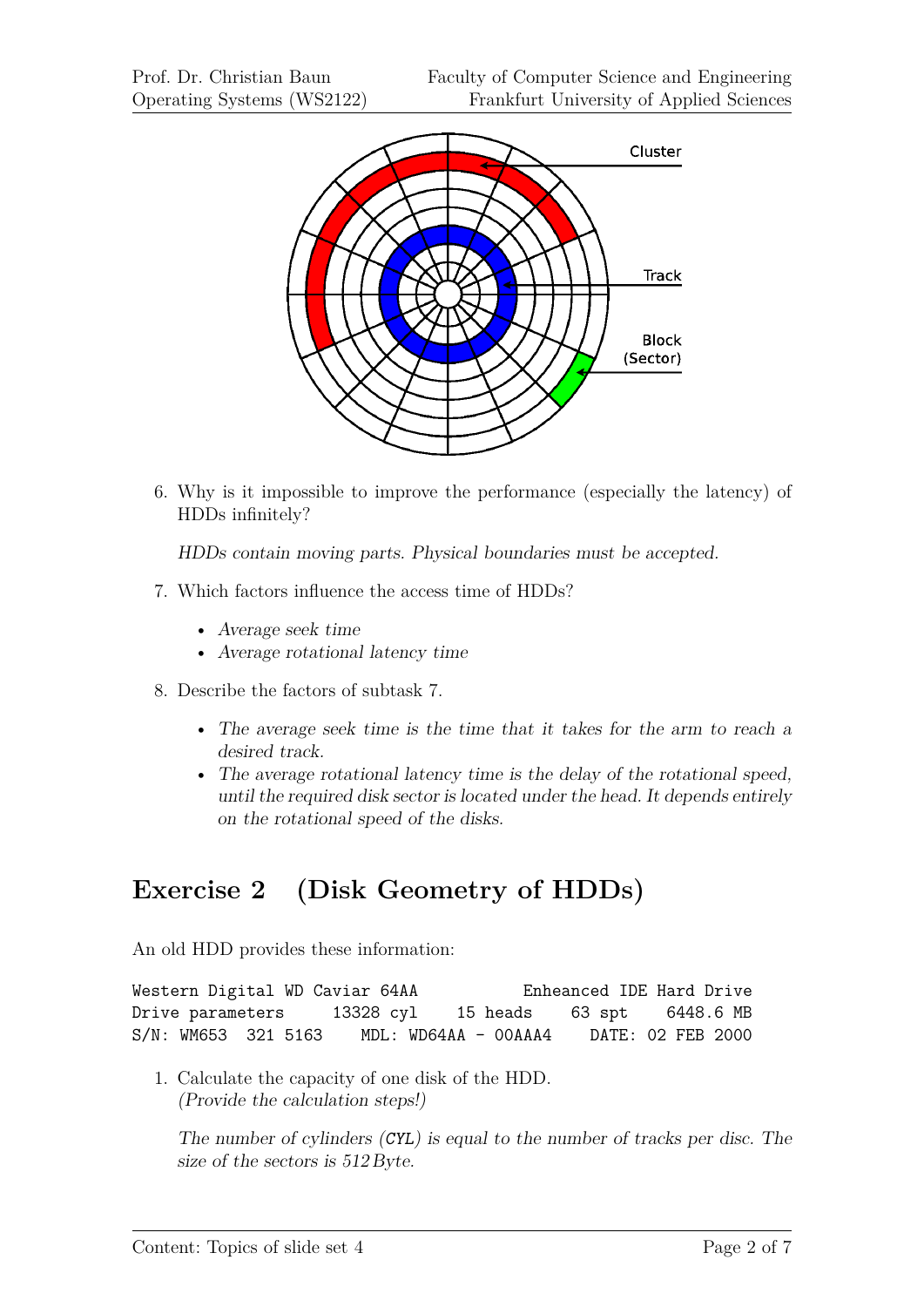Solution: The capacity of one side of a disk = number of cylinders  $*$  Number of sectors per track  $(\text{spt}) *$  bytes per sector (block).

13*,* 328 ∗ 63 ∗ 512 = 429*,* 907*,* 968 Byte

Each disc has two surfaces. This means that both surfaces of a disk together have a capacity of 859*,* 815*,* 936 Byte.

For 15 heads both surfaces are used for 8 discs and only one surface is used for one disc.

2. Calculate the capacity of one track of the HDD. (Provide the calculation steps!)

solution: Size of a track = number of sectors per track  $(\texttt{spt}) *$  bytes per sector (block).

63 ∗ 512 = 32*,* 256 Byte

3. Calculate the total capacity of the HDD. (Provide the calculation steps!)

The number of heads is identical to the number of surfaces of the disks.

Solution: Total capacity = capacity of one disk  $*$  number of heads.

429*,* 907*,* 968 ∗ 15 = 6*,* 448*,* 619*,* 520 Byte

4. Do the information on the HDD describe the physical disk geometry? (Explain your answer!)

It makes no sense for a hard disk to have 15 heads. With these values a different (logical) geometry (cylinder/head/sector) is used than the physical geometry. These specifications and the logical geometry that has nothing to do with physical geometry result from the limitations of the BIOS.

#### **Exercise 3 (Solid State Drives)**

1. Why is it wrong to call SSDs Solid State Disks?

They do not contain moving parts. Consequently, they do not include disks..

- 2. Name four advantages of SSDs over HDDs.
	- Fast access time
	- Low power consumption
	- No noise generation
	- Mechanical robustness
	- Low weight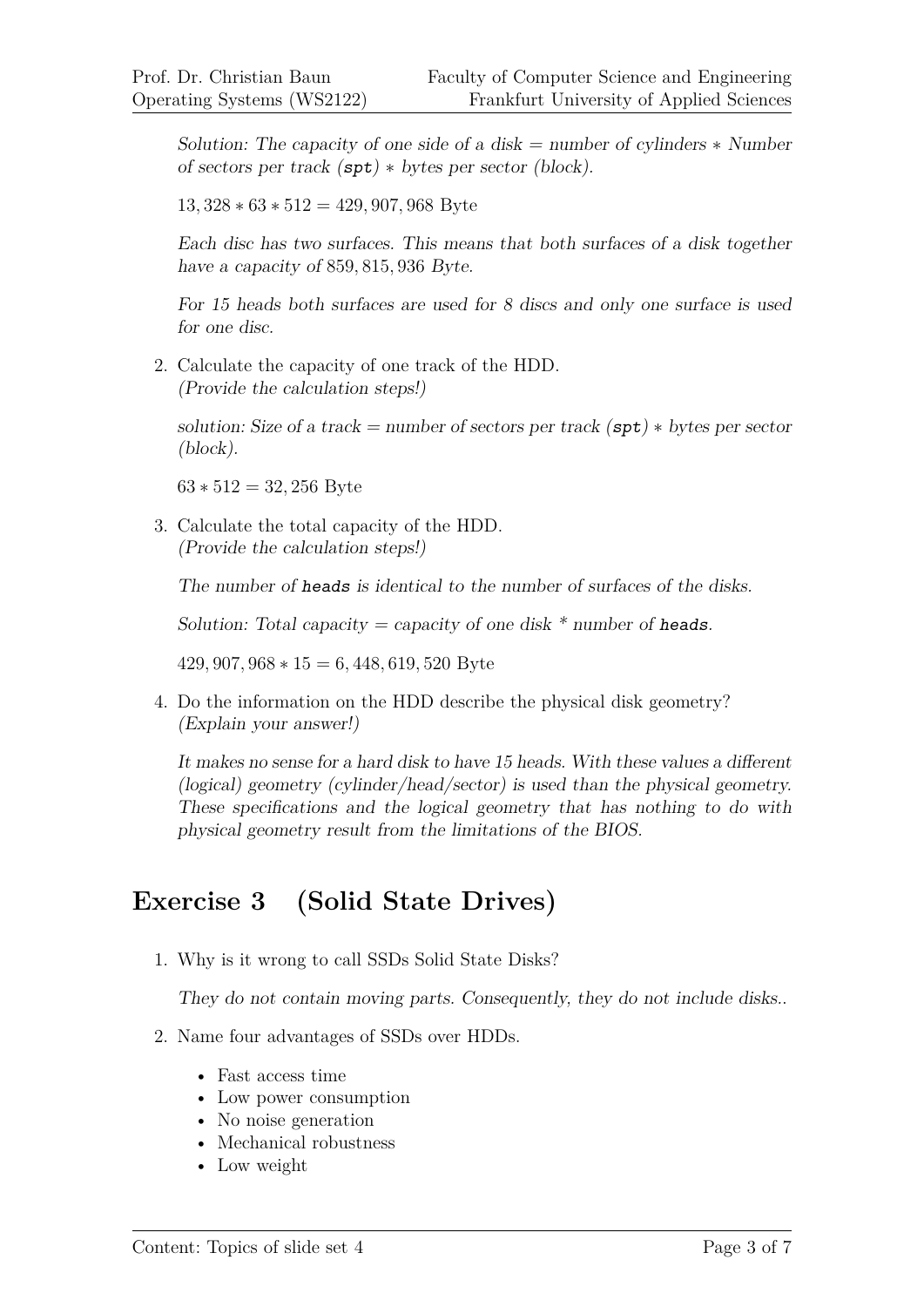- The location of data does not matter  $\implies$  defragmenting makes no sense
- 3. Name two drawbacks of SSDs over HDDs.
	- Higher price compared with HDDs of the same capacity
	- Secure delete or overwrite is hard to implement
	- Limited number of program/erase cycles
- 4. Why are erase operations on flash memory more complex than read operations?

The memory cells are arranged in groups of pages and blocks. Depending on the structure of a flash memory, a block always contains a fixed number of pages. Write and erase operations can only be carried out for complete pages or blocks.

- 5. Name an advantage and a drawback of NOR memory.
	- Benefit:
		- $-$  Random access for read and write operations  $\implies$  Better latency compared with NAND memory
	- Drawback:
		- **–** More complex (=⇒ expensive) construction
		- **–** Higher power consumption compared with NAND memory
		- **–** Typically small capacities (≤ 32 MB)
- 6. Name an advantage and a drawback of NAND memory.
	- Benefit:
		- **–** Lesser data lines =⇒ requires less surface area as NOR memory
		- **–** Lower manufacturing costs compared with NOR flash memory
	- Drawback:
		- **–** No random access =⇒ Poorer latency compared with NOR memory
		- **–** Read and write operations can only be carried out for entire pages
		- **–** Erase operations can only be carried out for entire blocks
- 7. Describe the difference between NAND memory of the categories Single-Level Cell (SLC), Multi-Level Cell (MLC) and Triple-Level Cell (TLC).
	- TLC memory cells store 3 bits
	- MLC memory cells store 2 bits
	- SLC memory cells store 1 bit
- 8. What is the objective of wear leveling algorithms?

Wear leveling algorithms evenly distribute write operations.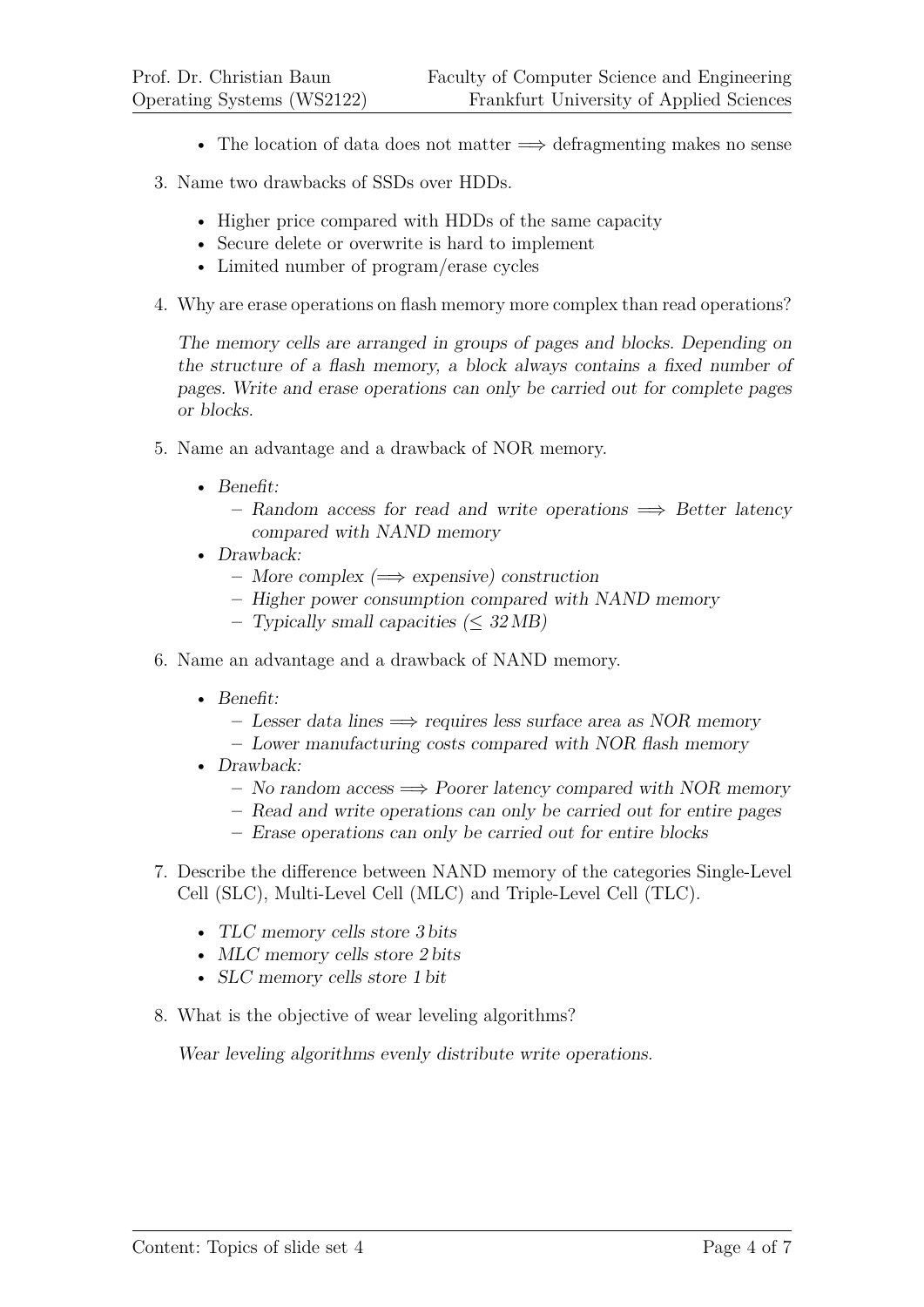### **Exercise 4 (RAID)**

1. Which RAID levels improve the data transfer rate for write?

 $\boxtimes$  RAID-0  $\Box$  RAID-1  $\boxtimes$  RAID-5

2. Which RAID levels improve the reliability?

 $\Box$  RAID-0  $\boxtimes$  RAID-1  $\boxtimes$  RAID-5

- 3. How many drives are allowed to fail in a RAID 0 array without data loss? None.
- 4. How many drives are allowed to fail in a RAID 1 array without data loss? At least a single drive must work properly.
- 5. How many drives are allowed to fail in a RAID 5 array without data loss?

A single drive maximum is allowed to fail.

6. Please comment the statement: "A RAID array can be used to replace the regular backup of important data".

RAID is not a backup replacement. Wrong file operations or virus attacks take place on all drives.

7. Why is it not useful to store all parity information on a single drive, but to distribute the parity information on all drives?

Each write operation on the RAID causes write operations on the dedicated parity drive  $\Longrightarrow$  bottleneck.

8. What is the net capacity of a RAID 0 array?

The net capacity is *n*, if *n* is the number of drives.

9. What is the net capacity of a RAID 1 array?

The net capacity is the capacity of the smallest drive.

10. What is the net capacity of a RAID 5 array?

The net capacity is  $n-1$ , if *n* is the number of drives.

11. How are the parity information of a RAID 5 array calculated?

 $P(16-19) = Block 16 XOR Block 17 XOR Block 18 XOR Block 19.$ 

12. Name one advantage and one drawback of software RAID compared with hardware RAID.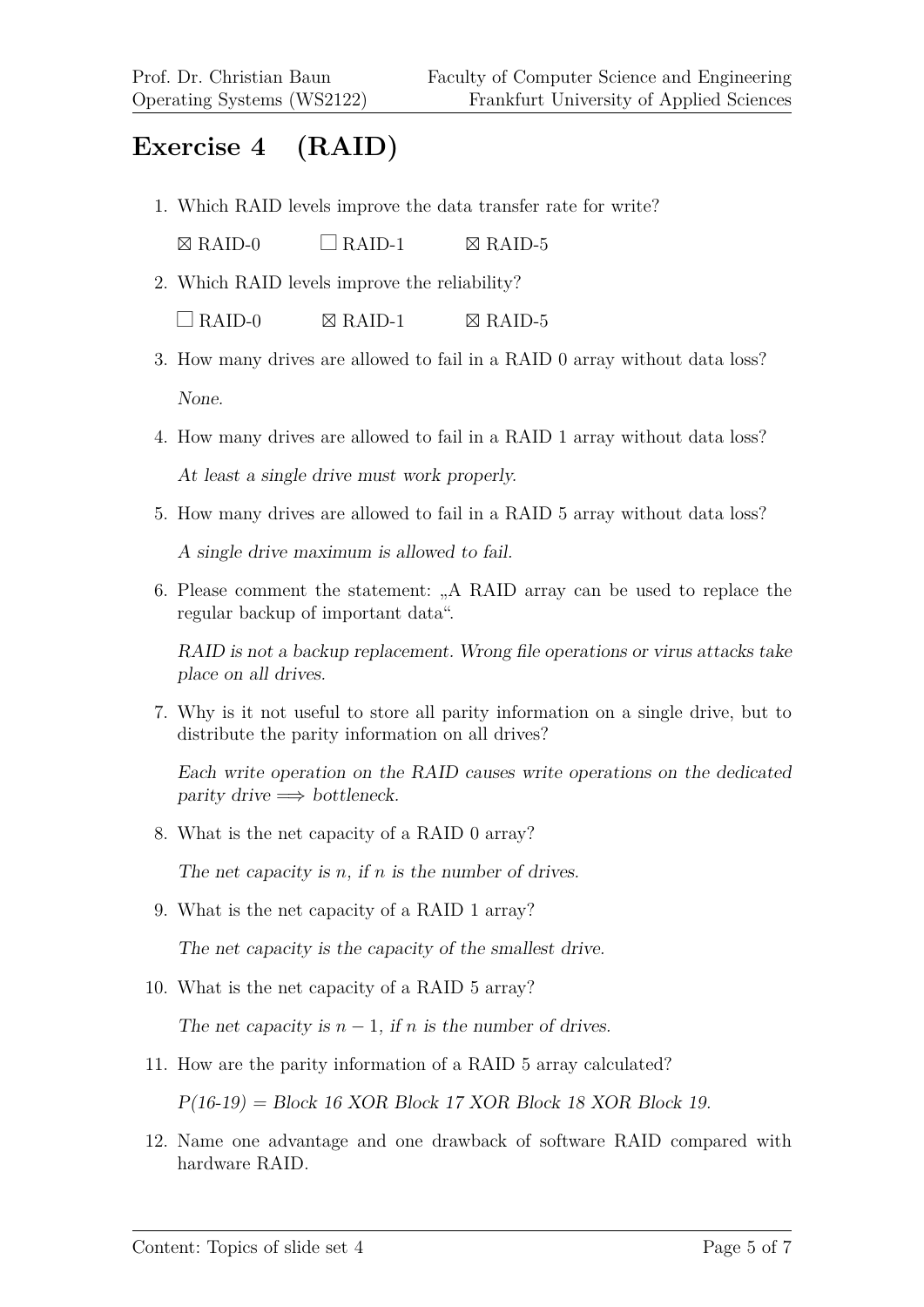Benefit: No cost for additional hardware.

Drawback(s): Operating system dependent, additional CPU load.

# **Exercise 5 (Character Count, Time and Date, Aliases, Redirecting, Search for Files)**

1. Create a file Quote.txt with this content by using the command echo:

Was man nicht weiß, das eben brauchte man, und was man weiß, kann man nicht brauchen.

Gothe (Faust)

\$ echo -e "Was man nicht weiß,\ndas eben brauchte man,\nund was man weiß,\nkann man nicht brauchen.\n\nGothe (Faust)" > Quote.txt

2. Print out the number of characters in the file Quote.txt by using the command wc.

\$ wc -m Quote.txt

3. Print out the number of words in the file Quote.txt and redirect the output into the command wc.

\$ wc -w Quote.txt

4. Print out the calendar of the year 1999 and redirect the output into a new file Calendar.txt.

\$ cal 1999 > Calendar.txt

5. Use the command date to create an output in the shell with the current date and formated like this example:

Heute ist Donnerstag, der 24. Oktober 2013. Es ist 16:08 Uhr und 07 Sekunden. In UNIX-Zeit ist es genau: 1382623687

Redirect the output in a way that it is attached at the file Calendar.txt.

\$ date +"Heute ist %A, der %d. %B %Y.%nEs ist %H:%M Uhr und %S Sekunden.%nIn UNIX-Zeit ist es genau: %s" >> Calendar.txt

6. Calculate the number of entries (files and directories) in the directory /dev with the command  $wc$ . Additionally, the processing speed must be measured.